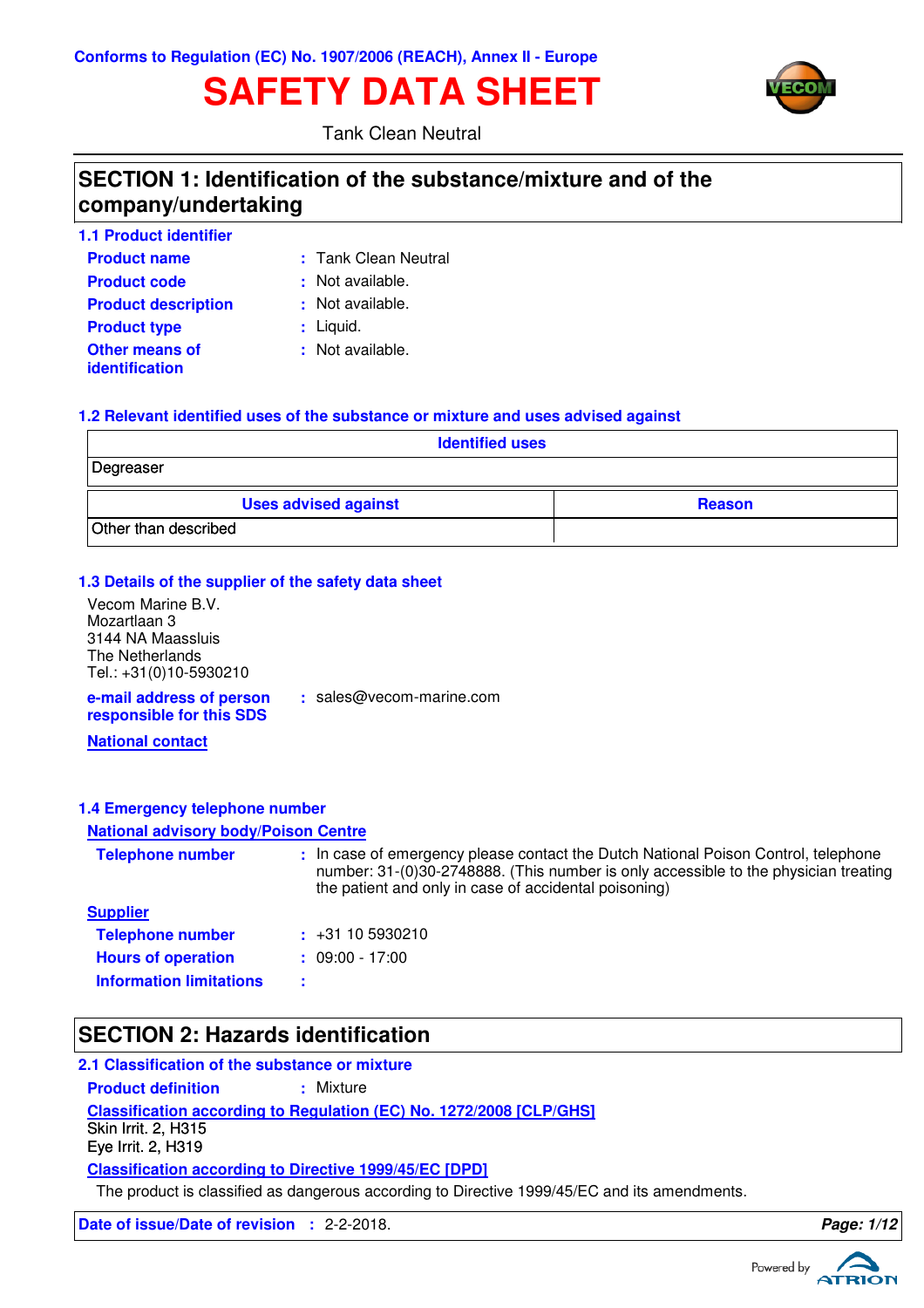# **SECTION 2: Hazards identification**

**Classification :** Xi; R38

**Human health hazards :** Irritating to skin.

See Section 16 for the full text of the R phrases or H statements declared above.

See Section 11 for more detailed information on health effects and symptoms.

| 2.2 Label elements<br><b>Hazard pictograms</b>                       |                                                                                                                                                                                                                                                                                                                                                                                   |
|----------------------------------------------------------------------|-----------------------------------------------------------------------------------------------------------------------------------------------------------------------------------------------------------------------------------------------------------------------------------------------------------------------------------------------------------------------------------|
| <b>Signal word</b>                                                   | Warning                                                                                                                                                                                                                                                                                                                                                                           |
| <b>Hazard statements</b>                                             | Causes skin irritation.<br>Causes serious eye irritation.                                                                                                                                                                                                                                                                                                                         |
| <b>Precautionary statements</b>                                      |                                                                                                                                                                                                                                                                                                                                                                                   |
| <b>Prevention</b>                                                    | : Wear protective gloves. Wear eye or face protection. Wash hands thoroughly after<br>handling.                                                                                                                                                                                                                                                                                   |
| <b>Response</b>                                                      | : IF IN EYES: Rinse cautiously with water for several minutes. Remove contact<br>lenses, if present and easy to do. Continue rinsing. If eye irritation persists: Get<br>medical advice/attention. IF ON SKIN (or hair): Wash with plenty of soap and water.<br>If skin irritation occurs: Get medical advice/attention. Take off contaminated clothing<br>and wash before reuse. |
| <b>Storage</b>                                                       | : Not applicable.                                                                                                                                                                                                                                                                                                                                                                 |
| <b>Disposal</b>                                                      | Not applicable.                                                                                                                                                                                                                                                                                                                                                                   |
| <b>Hazardous ingredients</b>                                         | : 2-butoxyethanol                                                                                                                                                                                                                                                                                                                                                                 |
| <b>Supplemental label</b><br>elements                                | : Not applicable.                                                                                                                                                                                                                                                                                                                                                                 |
| <b>Special packaging requirements</b>                                |                                                                                                                                                                                                                                                                                                                                                                                   |
| <b>Containers to be fitted</b><br>with child-resistant<br>fastenings | : Not applicable.                                                                                                                                                                                                                                                                                                                                                                 |
| <b>Tactile warning of danger : Not applicable.</b>                   |                                                                                                                                                                                                                                                                                                                                                                                   |
| <b>2.3 Other hazards</b>                                             |                                                                                                                                                                                                                                                                                                                                                                                   |
| Other hazards which do<br>not result in classification               | : Not available.                                                                                                                                                                                                                                                                                                                                                                  |

### **SECTION 3: Composition/information on ingredients**

| <b>Substance/mixture</b>                          | : Mixture                                             |               |                             |                                                                                                                    |             |
|---------------------------------------------------|-------------------------------------------------------|---------------|-----------------------------|--------------------------------------------------------------------------------------------------------------------|-------------|
|                                                   |                                                       |               | <b>Classification</b>       |                                                                                                                    |             |
| <b>Product/ingredient</b><br>name                 | <b>Identifiers</b>                                    | $\frac{9}{6}$ | 67/548/EEC                  | <b>Regulation (EC) No.</b><br>1272/2008 [CLP]                                                                      | <b>Type</b> |
| 2-butoxyethanol                                   | EC: 203-905-0<br>CAS: 111-76-2<br>Index: 603-014-00-0 | $10-20$       | Xn; R20/21/22<br>Xi; R36/38 | Acute Tox. 4, H302<br>Acute Tox. 4, H312<br>Acute Tox. 4, H332<br><b>Skin Irrit. 2, H315</b><br>Eye Irrit. 2, H319 | [1] [2]     |
| Fatty alcohol,<br>ethoxylated,<br>propoxylated    |                                                       | $5-10$        | Xi; R38                     | <b>Skin Irrit. 2, H315</b>                                                                                         | $[1]$       |
| <b>Date of issue/Date of revision : 2-2-2018.</b> |                                                       |               |                             |                                                                                                                    | Page: 2/12  |

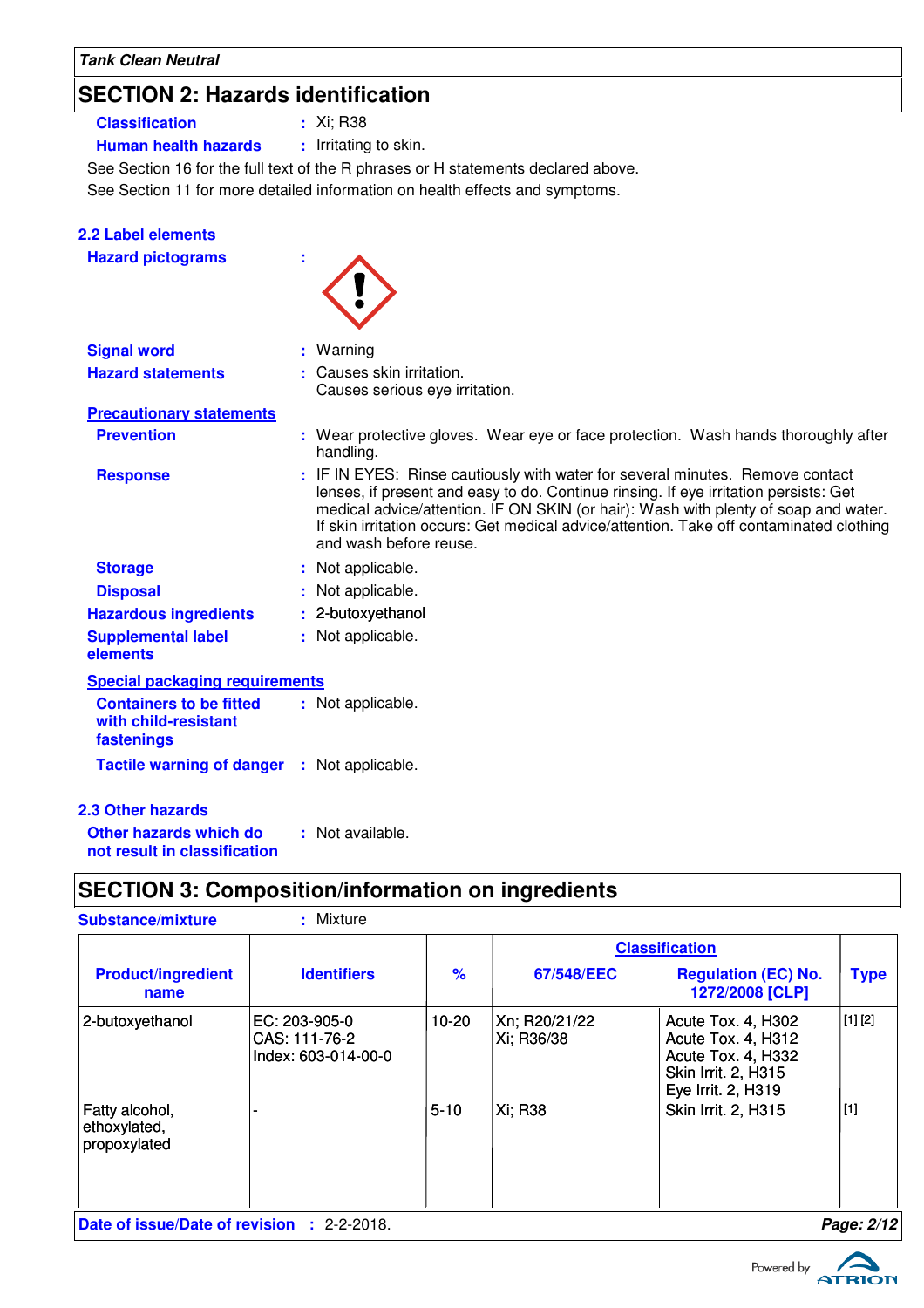### **SECTION 3: Composition/information on ingredients**

| <b>See Section 16 for</b><br><b>See Section 16 for the</b><br>the full text of the $R-$ full text of the H<br>statements declared<br>phrases declared<br>∣above.<br>above. |  |
|----------------------------------------------------------------------------------------------------------------------------------------------------------------------------|--|
|----------------------------------------------------------------------------------------------------------------------------------------------------------------------------|--|

There are no additional ingredients present which, within the current knowledge of the supplier and in the concentrations applicable, are classified as hazardous to health or the environment, are PBTs or vPvBs or have been assigned a workplace exposure limit and hence require reporting in this section.

Type

[1] Substance classified with a health or environmental hazard

[2] Substance with a workplace exposure limit

[3] Substance meets the criteria for PBT according to Regulation (EC) No. 1907/2006, Annex XIII

[4] Substance meets the criteria for vPvB according to Regulation (EC) No. 1907/2006, Annex XIII

Occupational exposure limits, if available, are listed in Section 8.

### **SECTION 4: First aid measures**

#### **4.1 Description of first aid measures**

| <b>General</b>                    | : In all cases of doubt, or when symptoms persist, seek medical attention. Never give<br>anything by mouth to an unconscious person. If unconscious, place in recovery<br>position and seek medical advice. |
|-----------------------------------|-------------------------------------------------------------------------------------------------------------------------------------------------------------------------------------------------------------|
| <b>Eye contact</b>                | : Check for and remove any contact lenses. Immediately flush eyes with running water<br>for at least 15 minutes, keeping eyelids open. Seek immediate medical attention.                                    |
| <b>Inhalation</b>                 | : Remove to fresh air. Keep person warm and at rest. If not breathing, if breathing is<br>irregular or if respiratory arrest occurs, provide artificial respiration or oxygen by<br>trained personnel.      |
| <b>Skin contact</b>               | : Remove contaminated clothing and shoes. Wash skin thoroughly with soap and<br>water or use recognised skin cleanser. Do NOT use solvents or thinners.                                                     |
| <b>Ingestion</b>                  | : If swallowed, seek medical advice immediately and show the container or label.<br>Keep person warm and at rest. Do not induce vomiting.                                                                   |
| <b>Protection of first-aiders</b> | : No action shall be taken involving any personal risk or without suitable training. It<br>may be dangerous to the person providing aid to give mouth-to-mouth resuscitation.                               |

#### **4.2 Most important symptoms and effects, both acute and delayed**

There are no data available on the preparation itself. The preparation has been assessed following the conventional method of the Dangerous Preparations Directive 1999/45/EC and classified for toxicological hazards accordingly. See sections 3 and 15 for details.

Exposure to component solvent vapour concentrations in excess of the stated occupational exposure limit may result in adverse health effects such as mucous membrane and respiratory system irritation and adverse effects on the kidneys, liver and central nervous system. Symptoms and signs include headache, dizziness, fatigue, muscular weakness, drowsiness and, in extreme cases, loss of consciousness.

Solvents may cause some of the above effects by absorption through the skin. Repeated or prolonged contact with the preparation may cause removal of natural fat from the skin, resulting in non-allergic contact dermatitis and absorption through the skin.

If splashed in the eyes, the liquid may cause irritation and reversible damage.

Ingestion may cause nausea, diarrhea and vomiting.

This takes into account, where known, delayed and immediate effects and also chronic effects of components from short-term and long-term exposure by oral, inhalation and dermal routes of exposure and eye contact.

#### **4.3 Indication of any immediate medical attention and special treatment needed**

| <b>Notes to physician</b> | : Treat symptomatically. Contact poison treatment specialist immediately if large<br>quantities have been ingested or inhaled. |
|---------------------------|--------------------------------------------------------------------------------------------------------------------------------|
|                           |                                                                                                                                |

**Specific treatments :** No specific treatment.

See toxicological information (Section 11)

**Date of issue/Date of revision :** 2-2-2018. **Page: 3/12**



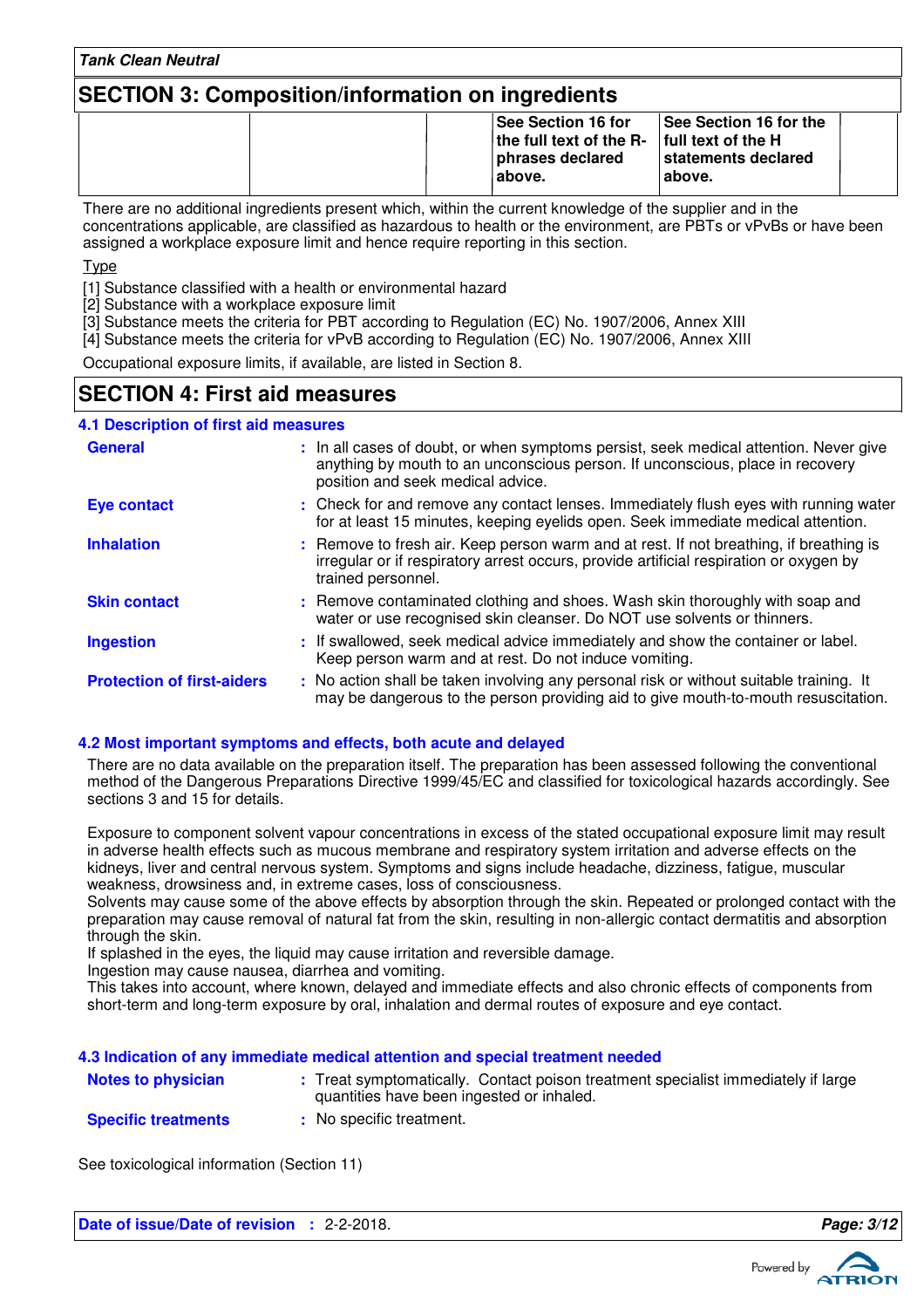# **SECTION 5: Firefighting measures**

| 5.1 Extinguishing media                                   |                                                                                                                              |
|-----------------------------------------------------------|------------------------------------------------------------------------------------------------------------------------------|
| <b>Suitable extinguishing</b><br>media                    | $:$ Recommended: alcohol-resistant foam, $CO2$ , powders, water spray.                                                       |
| <b>Unsuitable extinguishing</b><br>media                  | : Do not use water jet.                                                                                                      |
| 5.2 Special hazards arising from the substance or mixture |                                                                                                                              |
| <b>Hazards from the</b><br>substance or mixture           | : Fire will produce dense black smoke. Exposure to decomposition products may<br>cause a health hazard.                      |
| <b>Hazardous thermal</b><br>decomposition products        | : Decomposition products may include the following materials: carbon monoxide,<br>carbon dioxide, smoke, oxides of nitrogen. |
| <b>5.3 Advice for firefighters</b>                        |                                                                                                                              |
| <b>Special protective actions</b><br>for fire-fighters    | : Cool closed containers exposed to fire with water. Do not release runoff from fire to<br>drains or watercourses.           |
| <b>Special protective</b><br>equipment for fire-fighters  | : Appropriate breathing apparatus may be required.                                                                           |

### **SECTION 6: Accidental release measures**

|                                                                        | 6.1 Personal precautions, protective equipment and emergency procedures                                                                                                                                                                                                            |
|------------------------------------------------------------------------|------------------------------------------------------------------------------------------------------------------------------------------------------------------------------------------------------------------------------------------------------------------------------------|
| For non-emergency<br>personnel                                         | : Exclude sources of ignition and ventilate the area. Avoid breathing vapour or mist.<br>Refer to protective measures listed in sections 7 and 8.                                                                                                                                  |
| For emergency responders                                               | : If specialised clothing is required to deal with the spillage, take note of any<br>information in Section 8 on suitable and unsuitable materials. See also the<br>information in "For non-emergency personnel".                                                                  |
| <b>6.2 Environmental</b><br>precautions                                | : Do not allow to enter drains or watercourses. If the product contaminates lakes,<br>rivers, or sewers, inform the appropriate authorities in accordance with local<br>regulations.                                                                                               |
| <b>6.3 Methods and materials</b><br>for containment and<br>cleaning up | : Contain and collect spillage with non-combustible, absorbent material e.g. sand,<br>earth, vermiculite or diatomaceous earth and place in container for disposal<br>according to local regulations (see section 13). Preferably clean with a detergent.<br>Avoid using solvents. |
| <b>6.4 Reference to other</b><br><b>sections</b>                       | : See Section 1 for emergency contact information.<br>See Section 8 for information on appropriate personal protective equipment.<br>See Section 13 for additional waste treatment information.                                                                                    |

### **SECTION 7: Handling and storage**

The information in this section contains generic advice and guidance. The list of Identified Uses in Section 1 should be consulted for any available use-specific information provided in the Exposure Scenario(s).

| <b>7.1 Precautions for safe</b><br>handling       | : Prevent the creation of flammable or explosive concentrations of vapours in air and<br>avoid vapour concentrations higher than the occupational exposure limits.<br>In addition, the product should only be used in areas from which all naked lights and<br>other sources of ignition have been excluded. Electrical equipment should be<br>protected to the appropriate standard.<br>To dissipate static electricity during transfer, earth drum and connect to receiving<br>container with bonding strap. Operators should wear antistatic footwear and clothing<br>and floors should be of the conducting type.<br>Keep away from heat, sparks and flame. No sparking tools should be used.<br>Avoid contact with skin and eyes. Avoid the inhalation of dust, particulates, spray or<br>mist arising from the application of this preparation. Avoid inhalation of dust from |            |
|---------------------------------------------------|-------------------------------------------------------------------------------------------------------------------------------------------------------------------------------------------------------------------------------------------------------------------------------------------------------------------------------------------------------------------------------------------------------------------------------------------------------------------------------------------------------------------------------------------------------------------------------------------------------------------------------------------------------------------------------------------------------------------------------------------------------------------------------------------------------------------------------------------------------------------------------------|------------|
| <b>Date of issue/Date of revision : 2-2-2018.</b> |                                                                                                                                                                                                                                                                                                                                                                                                                                                                                                                                                                                                                                                                                                                                                                                                                                                                                     | Page: 4/12 |

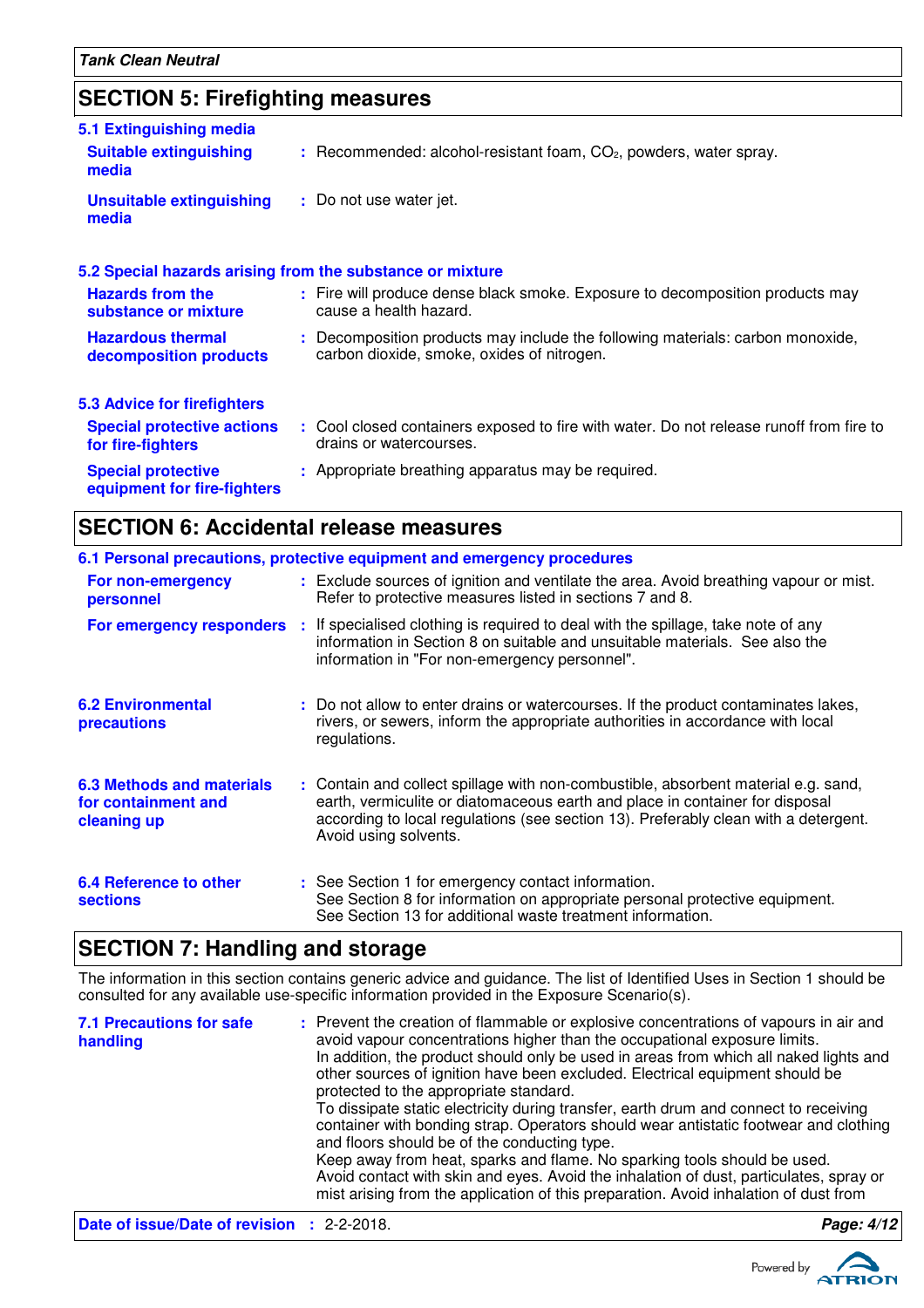### **SECTION 7: Handling and storage**

|                                                                                                            | sanding.<br>Eating, drinking and smoking should be prohibited in areas where this material is<br>handled, stored and processed.<br>Put on appropriate personal protective equipment (see Section 8).<br>Never use pressure to empty. Container is not a pressure vessel.<br>Always keep in containers made from the same material as the original one.<br>Comply with the health and safety at work laws.<br>Information on fire and explosion protection<br>Vapours are heavier than air and may spread along floors. Vapours may form<br>explosive mixtures with air. |
|------------------------------------------------------------------------------------------------------------|-------------------------------------------------------------------------------------------------------------------------------------------------------------------------------------------------------------------------------------------------------------------------------------------------------------------------------------------------------------------------------------------------------------------------------------------------------------------------------------------------------------------------------------------------------------------------|
| <b>7.2 Conditions for safe</b><br>storage, including any<br><b>incompatibilities</b>                       | : Store in accordance with local regulations.<br>Notes on joint storage<br>Keep away from: oxidising agents, strong alkalis, strong acids.<br>Additional information on storage conditions<br>Observe label precautions. Store in a dry, cool and well-ventilated area. Keep away<br>from heat and direct sunlight. Keep away from sources of ignition. No smoking.<br>Prevent unauthorised access. Containers that have been opened must be carefully<br>resealed and kept upright to prevent leakage.                                                                 |
| 7.3 Specific end use(s)<br><b>Recommendations</b><br><b>Industrial sector specific</b><br><b>solutions</b> | : Not available.<br>: Not available.                                                                                                                                                                                                                                                                                                                                                                                                                                                                                                                                    |

### **SECTION 8: Exposure controls/personal protection**

The information in this section contains generic advice and guidance. The list of Identified Uses in Section 1 should be consulted for any available use-specific information provided in the Exposure Scenario(s).

#### **8.1 Control parameters**

### **Occupational exposure limits**

| <b>Product/ingredient name</b>                             | <b>Exposure limit values</b>                                                                                                                                                                                                                                                                                                                                                                                                                                                                                  |  |
|------------------------------------------------------------|---------------------------------------------------------------------------------------------------------------------------------------------------------------------------------------------------------------------------------------------------------------------------------------------------------------------------------------------------------------------------------------------------------------------------------------------------------------------------------------------------------------|--|
| 2-butoxyethanol                                            | EU OEL (Europe, 12/2009). Absorbed through skin. Notes: list<br>of indicative occupational exposure limit values<br>STEL: 246 mg/m <sup>3</sup> 15 minute(s).<br>STEL: 50 ppm 15 minute(s).<br>TWA: 98 mg/m <sup>3</sup> 8 hour(s).<br>TWA: 20 ppm $8$ hour(s).                                                                                                                                                                                                                                               |  |
| <b>Recommended monitoring</b><br>procedures<br>substances. | : If this product contains ingredients with exposure limits, personal, workplace<br>atmosphere or biological monitoring may be required to determine the effectiveness<br>of the ventilation or other control measures and/or the necessity to use respiratory<br>protective equipment. Reference should be made to European Standard EN 689 for<br>methods for the assessment of exposure by inhalation to chemical agents and<br>national guidance documents for methods for the determination of hazardous |  |

#### **Derived effect levels**

No DELs available.

#### **Predicted effect concentrations**

No PECs available.

#### **8.2 Exposure controls**



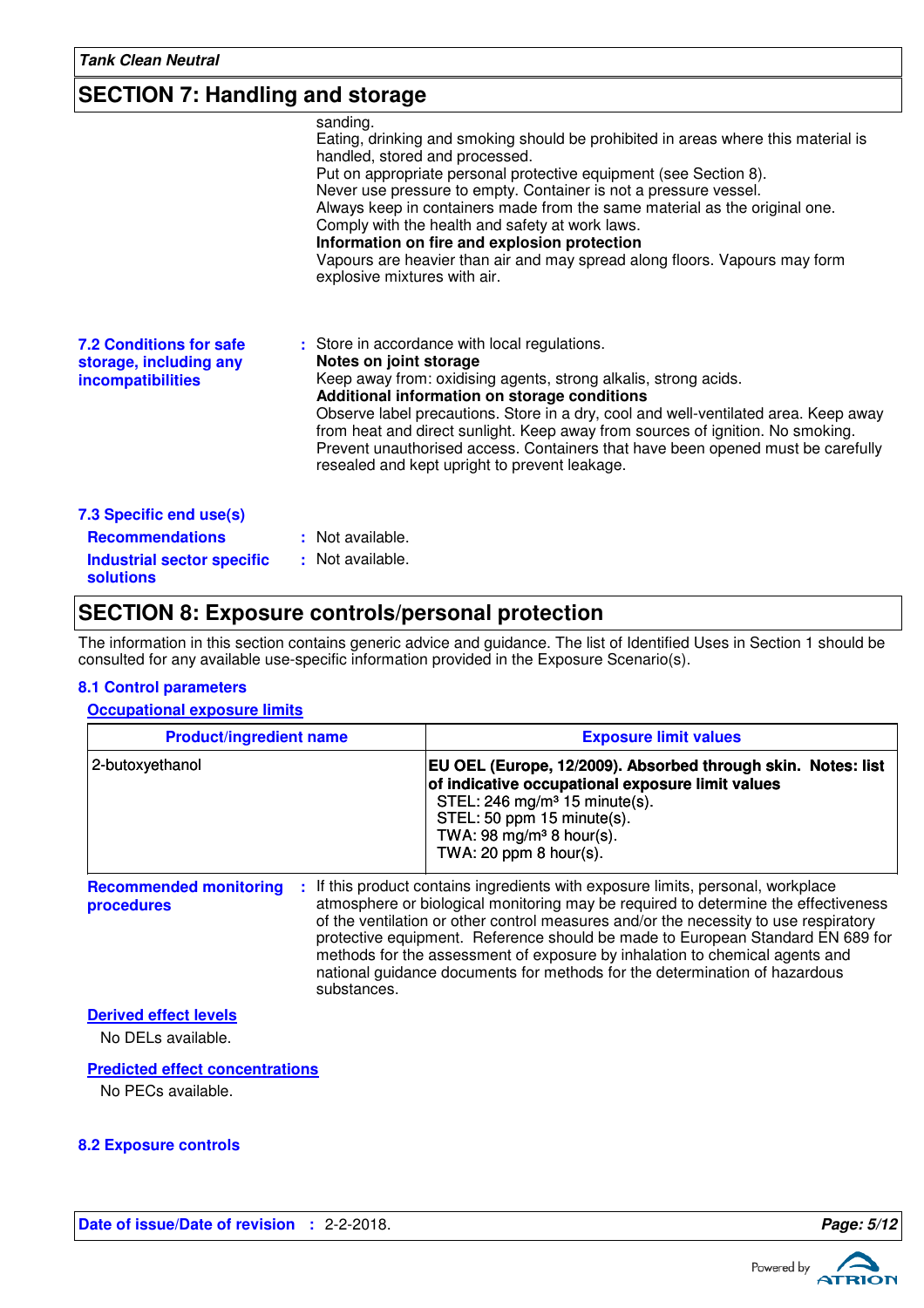### **SECTION 8: Exposure controls/personal protection**

| <b>Appropriate engineering</b><br>controls | : Provide adequate ventilation. Where reasonably practicable, this should be achieved<br>by the use of local exhaust ventilation and good general extraction. If these are not<br>sufficient to maintain concentrations of particulates and solvent vapours below the<br>OEL, suitable respiratory protection must be worn.                                                                       |
|--------------------------------------------|---------------------------------------------------------------------------------------------------------------------------------------------------------------------------------------------------------------------------------------------------------------------------------------------------------------------------------------------------------------------------------------------------|
| <b>Individual protection measures</b>      |                                                                                                                                                                                                                                                                                                                                                                                                   |
| <b>Hygiene measures</b>                    | : Wash hands, forearms and face thoroughly after handling chemical products, before<br>eating, smoking and using the lavatory and at the end of the working period.<br>Appropriate techniques should be used to remove potentially contaminated clothing.<br>Wash contaminated clothing before reusing. Ensure that eyewash stations and<br>safety showers are close to the workstation location. |
| <b>Eye/face protection</b>                 | : Wear safety glasses with side protection in accordance with EN 166.                                                                                                                                                                                                                                                                                                                             |
| <b>Skin protection</b>                     |                                                                                                                                                                                                                                                                                                                                                                                                   |
| <b>Hand protection</b>                     | : Barrier creams may help to protect the exposed areas of the skin but should not be<br>applied once exposure has occurred.                                                                                                                                                                                                                                                                       |
| <b>Gloves</b>                              | : Wear suitable gloves tested to EN374. The quality of the chemical-resistant<br>protective gloves must be chosen as a function of the specific workplace<br>concentrations and quantity of hazardous substances.                                                                                                                                                                                 |
|                                            | The recommendation for the type or types of glove to use when handling this product<br>is based on information from the following source:                                                                                                                                                                                                                                                         |
|                                            | The user must check that the final choice of type of glove selected for handling this<br>product is the most appropriate and takes into account the particular conditions of<br>use, as included in the user's risk assessment.                                                                                                                                                                   |
| <b>Body protection</b>                     | : Personnel should wear antistatic clothing made of natural fibres or of high-<br>temperature-resistant synthetic fibres.                                                                                                                                                                                                                                                                         |
| <b>Other skin protection</b>               | : Appropriate footwear and any additional skin protection measures should be<br>selected based on the task being performed and the risks involved and should be<br>approved by a specialist before handling this product.                                                                                                                                                                         |
| <b>Respiratory protection</b>              | : If workers are exposed to concentrations above the exposure limit, they must use<br>appropriate, certified respirators.                                                                                                                                                                                                                                                                         |
| <b>Environmental exposure</b><br>controls  | : Do not allow to enter drains or watercourses.                                                                                                                                                                                                                                                                                                                                                   |

### **SECTION 9: Physical and chemical properties**

#### **Initial boiling point and boiling : 100°C Physical state Melting point/freezing point range Vapour pressure** Liquid. **:** <-5°C **:** Not available. **: Odour** : Characteristic. **pH Colour** Colourless. **Evaporation rate Flash point Closed cup: Not applicable.** Not available. **:** 6,5 to 8,5 **: Odour threshold Upper/lower flammability or explosive limits** : Not available. : Not available. **9.1 Information on basic physical and chemical properties Appearance Burning time** : Not applicable. **Burning rate contract to the CO contract is Not applicable. Flammability (solid, gas) :** Not available.

**Date of issue/Date of revision :** 2-2-2018. **Page: 6/12 Page: 6/12** 

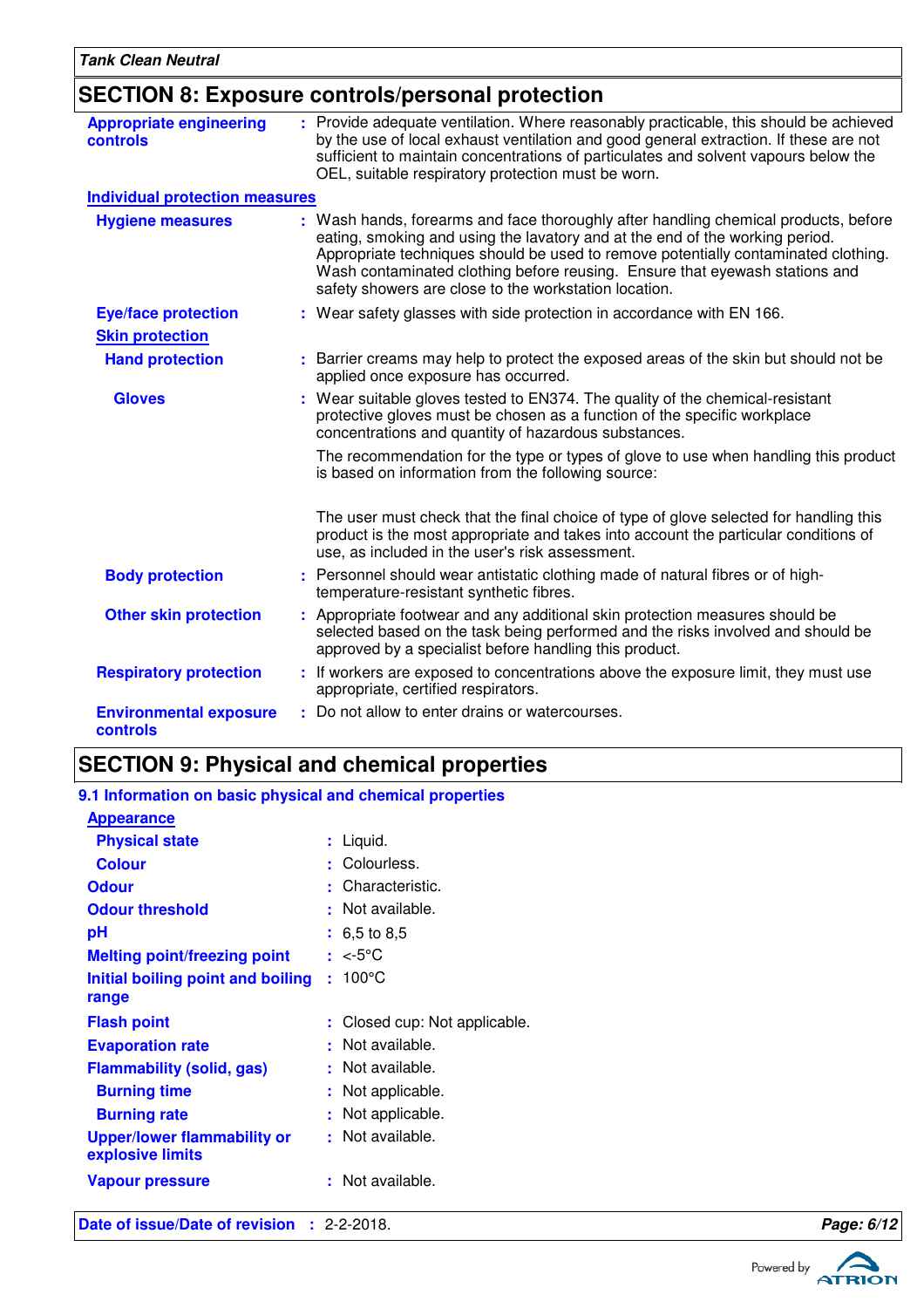### **SECTION 9: Physical and chemical properties**

| <b>Vapour density</b>                             | : Not available.                                                       |
|---------------------------------------------------|------------------------------------------------------------------------|
| <b>Relative density</b>                           | $: 0.99$ to 1                                                          |
| <b>Solubility(ies)</b>                            | : Easily soluble in the following materials: cold water and hot water. |
| <b>Partition coefficient: n-</b><br>octanol/water | : Not applicable.                                                      |
| <b>Auto-ignition temperature</b>                  | : Not applicable.                                                      |
| <b>Decomposition temperature</b>                  | : Not available.                                                       |
| <b>Viscosity</b>                                  | : Not available.                                                       |
| <b>Explosive properties</b>                       | : Not available.                                                       |
| <b>Oxidising properties</b>                       | : Not available.                                                       |

#### **9.2 Other information**

No additional information.

### **SECTION 10: Stability and reactivity**

| <b>10.1 Reactivity</b>                            | : No specific test data related to reactivity available for this product or its ingredients.                                            |
|---------------------------------------------------|-----------------------------------------------------------------------------------------------------------------------------------------|
| <b>10.2 Chemical stability</b>                    | : Stable under recommended storage and handling conditions (see section 7).                                                             |
| <b>10.3 Possibility of</b><br>hazardous reactions | : Under normal conditions of storage and use, hazardous reactions will not occur.                                                       |
| <b>10.4 Conditions to avoid</b>                   | : When exposed to high temperatures may produce hazardous decomposition<br>products.                                                    |
| 10.5 Incompatible materials                       | Keep away from the following materials to prevent strong exothermic reactions:<br>÷.<br>oxidising agents, strong alkalis, strong acids. |
| <b>10.6 Hazardous</b><br>decomposition products   | : Under normal conditions of storage and use, hazardous decomposition products<br>should not be produced.                               |

### **SECTION 11: Toxicological information**

#### **11.1 Information on toxicological effects**

There are no data available on the preparation itself. The preparation has been assessed following the conventional method of the Dangerous Preparations Directive 1999/45/EC and classified for toxicological hazards accordingly. See sections 3 and 15 for details.

Exposure to component solvent vapour concentrations in excess of the stated occupational exposure limit may result in adverse health effects such as mucous membrane and respiratory system irritation and adverse effects on the kidneys, liver and central nervous system. Symptoms and signs include headache, dizziness, fatigue, muscular weakness, drowsiness and, in extreme cases, loss of consciousness.

Solvents may cause some of the above effects by absorption through the skin. Repeated or prolonged contact with the preparation may cause removal of natural fat from the skin, resulting in non-allergic contact dermatitis and absorption through the skin.

If splashed in the eyes, the liquid may cause irritation and reversible damage.

Ingestion may cause nausea, diarrhea and vomiting.

This takes into account, where known, delayed and immediate effects and also chronic effects of components from short-term and long-term exposure by oral, inhalation and dermal routes of exposure and eye contact.

### **Acute toxicity**

| <b>Product/ingredient name</b> | <b>Result</b>                         | <b>Species</b> | <b>Dose</b> | <b>Exposure</b>                 |
|--------------------------------|---------------------------------------|----------------|-------------|---------------------------------|
|                                |                                       |                |             |                                 |
|                                |                                       |                |             |                                 |
| _____<br>.                     | $\begin{array}{c} \hline \end{array}$ |                |             | -44<br>$\overline{\phantom{0}}$ |

**Date of issue/Date of revision :** 2-2-2018. **Page: 7/12**

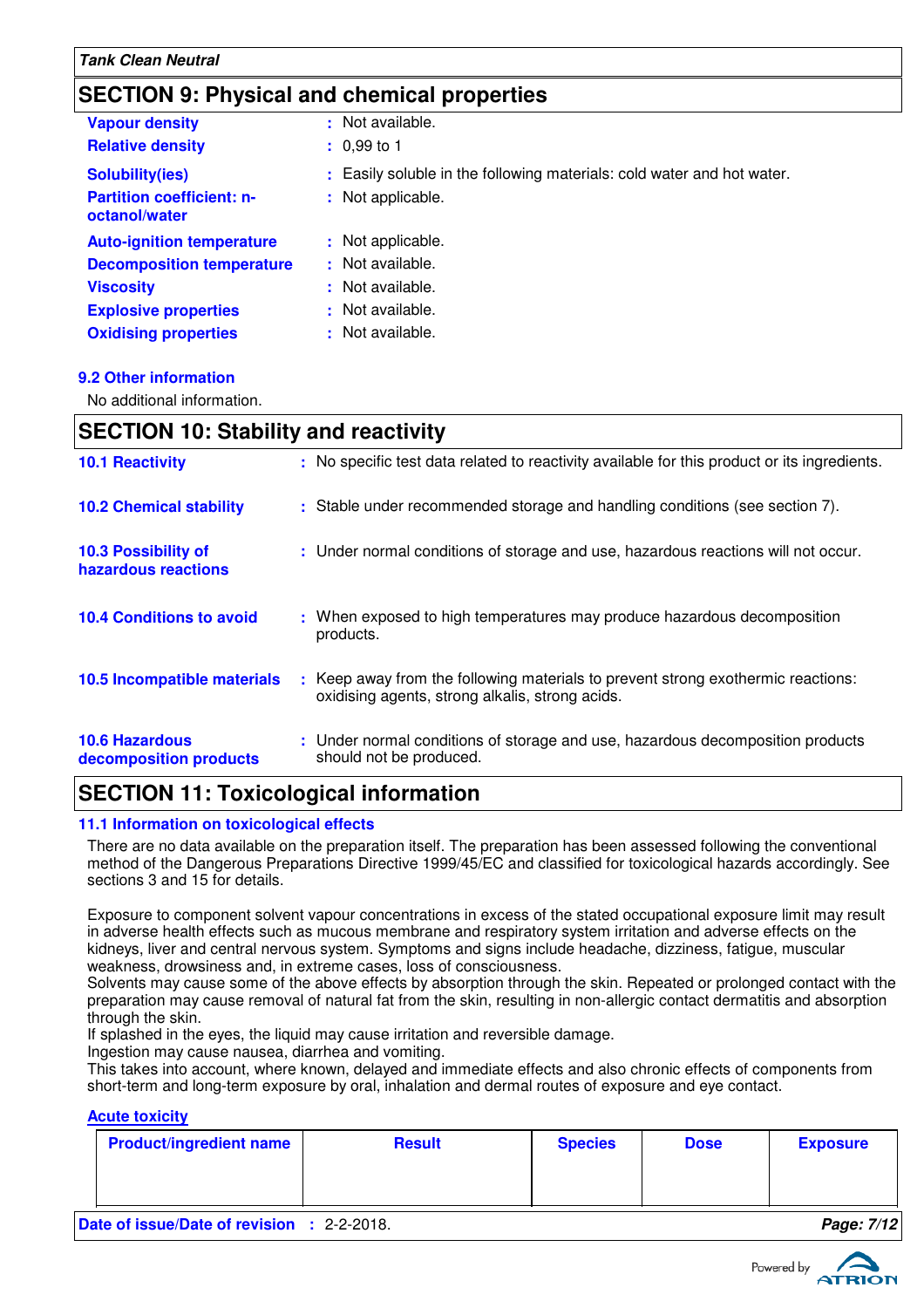| <b>SECTION 11: Toxicological information</b><br>2-butoxyethanol | LD50 Oral        | Rat | 470 mg/kg                                |                  |
|-----------------------------------------------------------------|------------------|-----|------------------------------------------|------------------|
| Fatty alcohol, ethoxylated,<br>propoxylated                     | LD50 Oral        | Rat | >2000 mg/kg                              |                  |
| <b>Conclusion/Summary</b>                                       | : Not available. |     |                                          |                  |
| <b>Acute toxicity estimates</b>                                 |                  |     |                                          |                  |
|                                                                 | <b>Route</b>     |     |                                          | <b>ATE value</b> |
| Oral<br>Dermal<br>Inhalation (vapours)                          |                  |     | 3913,4 mg/kg<br>9159 mg/kg<br>91,59 mg/l |                  |
| <b>Irritation/Corrosion</b>                                     |                  |     |                                          |                  |
| <b>Conclusion/Summary</b>                                       | : Not available. |     |                                          |                  |
| <b>Sensitisation</b>                                            |                  |     |                                          |                  |
| <b>Conclusion/Summary</b>                                       | : Not available. |     |                                          |                  |
| <b>Mutagenicity</b>                                             |                  |     |                                          |                  |
| <b>Conclusion/Summary</b>                                       | : Not available. |     |                                          |                  |
| <b>Carcinogenicity</b>                                          |                  |     |                                          |                  |
| <b>Conclusion/Summary</b>                                       | : Not available. |     |                                          |                  |
| <b>Reproductive toxicity</b>                                    |                  |     |                                          |                  |
| <b>Conclusion/Summary</b>                                       | : Not available. |     |                                          |                  |
| <b>Teratogenicity</b>                                           |                  |     |                                          |                  |
| <b>Conclusion/Summary</b>                                       | : Not available. |     |                                          |                  |
| <b>Specific target organ toxicity (single exposure)</b>         |                  |     |                                          |                  |
| Not available.                                                  |                  |     |                                          |                  |

Not available.

**Other information :**

: Not available.

### **SECTION 12: Ecological information**

### **12.1 Toxicity**

There are no data available on the preparation itself. Do not allow to enter drains or watercourses.

The preparation has been assessed following the conventional method of the Dangerous Preparations Directive 1999/45/EC and is not classified as dangerous for the environment.

| <b>Product/ingredient name</b>              | <b>Result</b>                                                                  | <b>Species</b>                                                                        | <b>Exposure</b>      |
|---------------------------------------------|--------------------------------------------------------------------------------|---------------------------------------------------------------------------------------|----------------------|
| 2-butoxyethanol                             | Acute EC50 >1000 mg/L Fresh water                                              | Daphnia - Daphnia magna - < 24 48 hours<br>hours                                      |                      |
|                                             | Acute LC50 800000 ug/L Marine water<br>Acute LC50 1250000 ug/L Marine<br>water | Crustaceans - Crangon crangon<br>Fish - Menidia beryllina - 40 to<br>$100 \text{ mm}$ | 48 hours<br>96 hours |
| Fatty alcohol, ethoxylated,<br>propoxylated | Acute $IC50 > 1$ mg/l                                                          | Fish                                                                                  | 96 hours             |
| $\sim$ $\sim$ $\sim$ $\sim$                 | .                                                                              |                                                                                       |                      |

**Conclusion/Summary :** Not available.

### **12.2 Persistence and degradability**

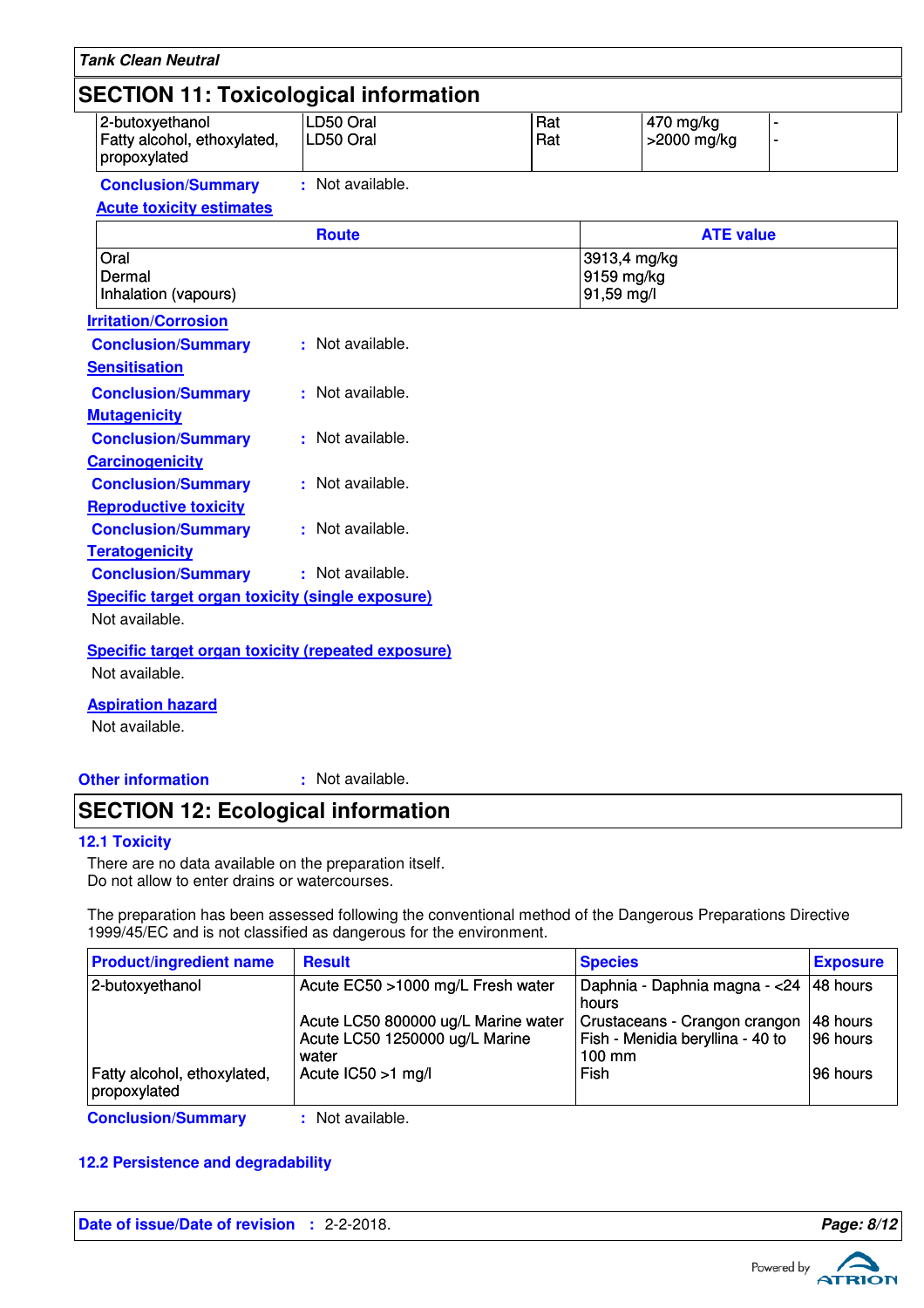### **SECTION 12: Ecological information**

| <b>Product/ingredient name</b>              | <b>Test</b>                                                           | <b>Result</b> |                           | <b>Dose</b> |         | <b>Inoculum</b>         |
|---------------------------------------------|-----------------------------------------------------------------------|---------------|---------------------------|-------------|---------|-------------------------|
| Fatty alcohol, ethoxylated,<br>propoxylated | 301B Ready<br>Biodegradability -<br>CO <sub>2</sub> Evolution<br>Test |               | >60 % - Readily - 28 days |             |         |                         |
| <b>Conclusion/Summary</b>                   | : Not available.                                                      |               |                           |             |         |                         |
| <b>Product/ingredient name</b>              | <b>Aquatic half-life</b>                                              |               | <b>Photolysis</b>         |             |         | <b>Biodegradability</b> |
| Fatty alcohol, ethoxylated,<br>propoxylated | -                                                                     |               |                           |             | Readily |                         |

#### **12.3 Bioaccumulative potential**

| <b>Product/ingredient name</b>  | <b>LogP</b> ow | <b>BCF</b> | <b>Potential</b> |
|---------------------------------|----------------|------------|------------------|
| <sup>1</sup> Tank Clean Neutral |                |            | low              |

| <b>12.4 Mobility in soil</b> |                  |
|------------------------------|------------------|
| <b>Soil/water partition</b>  | : Not available. |
| coefficient (Koc)            |                  |
| <b>Mobility</b>              | : Not available. |

# **12.5 Results of PBT and vPvB assessment**

| <b>PBT</b>  | : Not applicable. |
|-------------|-------------------|
| <b>vPvB</b> | : Not applicable. |

**12.6 Other adverse effects** : No known significant effects or critical hazards.

### **SECTION 13: Disposal considerations**

The information in this section contains generic advice and guidance. The list of Identified Uses in Section 1 should be consulted for any available use-specific information provided in the Exposure Scenario(s).

Do not allow to enter drains or watercourses.

Dispose of according to all federal, state and local applicable regulations.

#### **13.1 Waste treatment methods**

| <b>Product</b>             |                                                                                                                                                                                                                                                                                                                                                                                                                                                                                                                                                               |
|----------------------------|---------------------------------------------------------------------------------------------------------------------------------------------------------------------------------------------------------------------------------------------------------------------------------------------------------------------------------------------------------------------------------------------------------------------------------------------------------------------------------------------------------------------------------------------------------------|
| <b>Methods of disposal</b> | : The generation of waste should be avoided or minimised wherever possible.<br>Significant quantities of waste product residues should not be disposed of via the<br>foul sewer but processed in a suitable effluent treatment plant. Dispose of surplus<br>and non-recyclable products via a licensed waste disposal contractor. Disposal of<br>this product, solutions and any by-products should at all times comply with the<br>requirements of environmental protection and waste disposal legislation and any<br>regional local authority requirements. |
| <b>Hazardous waste</b>     | : The classification of the product may meet the criteria for a hazardous waste.                                                                                                                                                                                                                                                                                                                                                                                                                                                                              |
| <b>Packaging</b>           |                                                                                                                                                                                                                                                                                                                                                                                                                                                                                                                                                               |
| <b>Methods of disposal</b> | : The generation of waste should be avoided or minimised wherever possible. Waste<br>packaging should be recycled. Incineration or landfill should only be considered<br>when recycling is not feasible.                                                                                                                                                                                                                                                                                                                                                      |
| <b>Special precautions</b> | : This material and its container must be disposed of in a safe way. Care should be<br>taken when handling emptied containers that have not been cleaned or rinsed out.<br>Empty containers or liners may retain some product residues. Avoid dispersal of<br>spilt material and runoff and contact with soil, waterways, drains and sewers.                                                                                                                                                                                                                  |

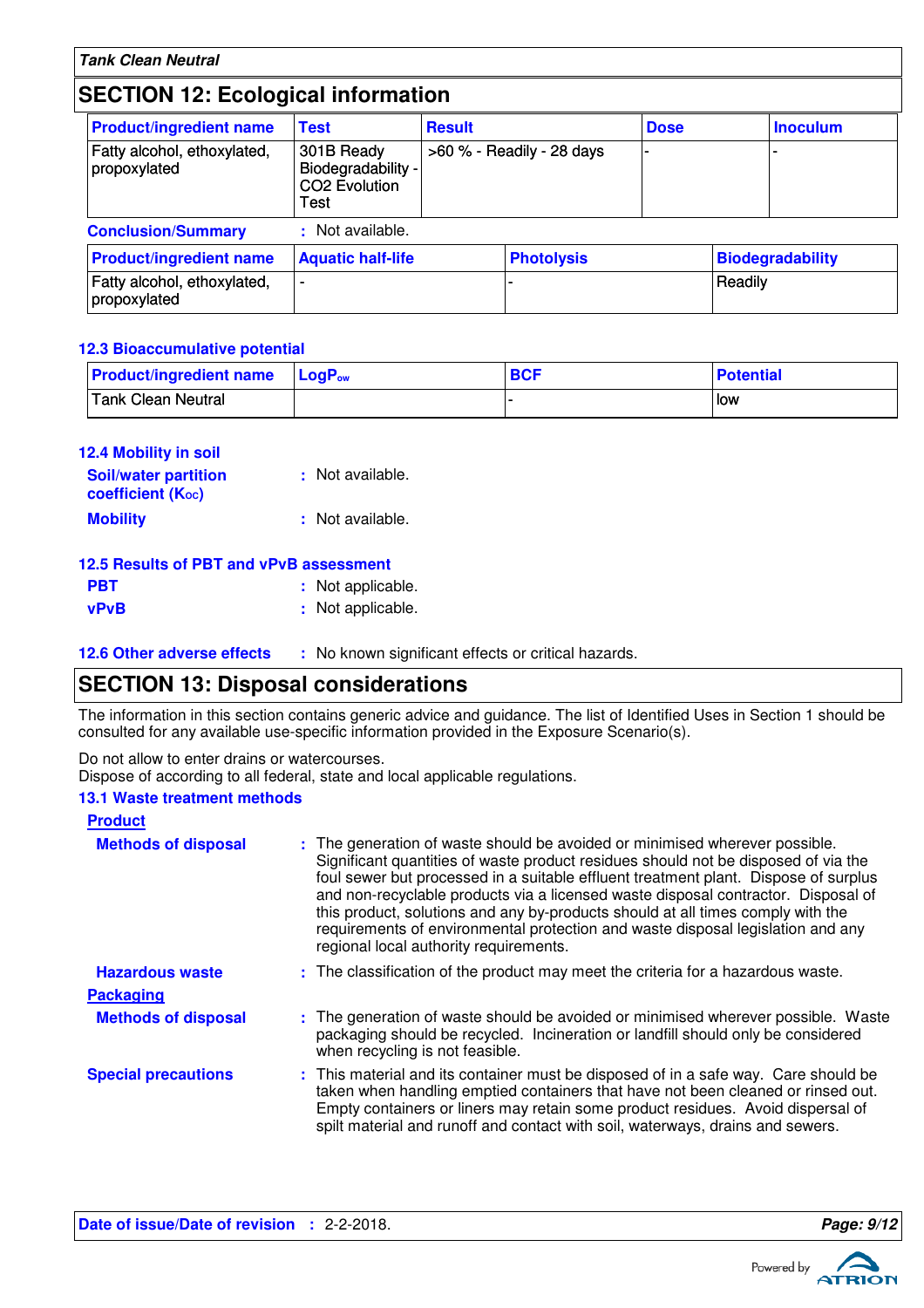# **SECTION 14: Transport information**

|                                                       | <b>ADR/RID</b>                                                                                                                                                                                                                               | <b>ADN/ADNR</b>                                                                                                                                                                                                                              | <b>IMDG</b>                                                                                                                                                                                                                                  | <b>IATA</b>                                                                                                                                                                                                                                  |
|-------------------------------------------------------|----------------------------------------------------------------------------------------------------------------------------------------------------------------------------------------------------------------------------------------------|----------------------------------------------------------------------------------------------------------------------------------------------------------------------------------------------------------------------------------------------|----------------------------------------------------------------------------------------------------------------------------------------------------------------------------------------------------------------------------------------------|----------------------------------------------------------------------------------------------------------------------------------------------------------------------------------------------------------------------------------------------|
| 14.1 UN number                                        | Not regulated.                                                                                                                                                                                                                               | Not regulated.                                                                                                                                                                                                                               | Not regulated.                                                                                                                                                                                                                               | Not regulated.                                                                                                                                                                                                                               |
| 14.2 UN proper<br>shipping name                       |                                                                                                                                                                                                                                              |                                                                                                                                                                                                                                              |                                                                                                                                                                                                                                              |                                                                                                                                                                                                                                              |
| <b>14.3 Transport</b><br>hazard class(es)             |                                                                                                                                                                                                                                              |                                                                                                                                                                                                                                              |                                                                                                                                                                                                                                              |                                                                                                                                                                                                                                              |
| 14.4 Packing<br>group                                 |                                                                                                                                                                                                                                              |                                                                                                                                                                                                                                              |                                                                                                                                                                                                                                              |                                                                                                                                                                                                                                              |
| 14.5<br><b>Environmental</b><br>hazards               | No.                                                                                                                                                                                                                                          | No.                                                                                                                                                                                                                                          | No.                                                                                                                                                                                                                                          | No.                                                                                                                                                                                                                                          |
| <b>14.6 Special</b><br>precautions for<br><b>user</b> | <b>Transport within</b><br>user's premises:<br>always transport in<br>closed containers that<br>are upright and<br>secure. Ensure that<br>persons transporting<br>the product know what<br>to do in the event of an<br>accident or spillage. | <b>Transport within</b><br>user's premises:<br>always transport in<br>closed containers that<br>are upright and<br>secure. Ensure that<br>persons transporting<br>the product know what<br>to do in the event of an<br>accident or spillage. | <b>Transport within</b><br>user's premises:<br>always transport in<br>closed containers that<br>are upright and<br>secure. Ensure that<br>persons transporting<br>the product know what<br>to do in the event of an<br>accident or spillage. | <b>Transport within</b><br>user's premises:<br>always transport in<br>closed containers that<br>are upright and<br>secure. Ensure that<br>persons transporting<br>the product know what<br>to do in the event of an<br>accident or spillage. |
| <b>Additional</b><br><b>information</b>               |                                                                                                                                                                                                                                              |                                                                                                                                                                                                                                              |                                                                                                                                                                                                                                              |                                                                                                                                                                                                                                              |

**14.7 Transport in bulk according to Annex II of MARPOL 73/78 and the IBC Code**

### **SECTION 15: Regulatory information**

**15.1 Safety, health and environmental regulations/legislation specific for the substance or mixture EU Regulation (EC) No. 1907/2006 (REACH)**

### **Annex XIV - List of substances subject to authorisation**

**:** Not available.

| <b>Substances of very high concern</b>                                                                                                                                     |                   |
|----------------------------------------------------------------------------------------------------------------------------------------------------------------------------|-------------------|
| None of the components are listed.                                                                                                                                         |                   |
| <b>Annex XVII - Restrictions : Not applicable.</b><br>on the manufacture,<br>placing on the market and<br>use of certain dangerous<br>substances, mixtures and<br>articles |                   |
| <b>Other EU regulations</b>                                                                                                                                                |                   |
| <b>VOC for Ready-for-Use</b><br><b>Mixture</b>                                                                                                                             | : Not applicable. |
| <b>Europe inventory</b>                                                                                                                                                    | : Not determined. |
| <b>Black List Chemicals</b>                                                                                                                                                | : Not listed      |
| <b>Priority List Chemicals</b>                                                                                                                                             | : Not listed      |
|                                                                                                                                                                            |                   |

**Date of issue/Date of revision :** 2-2-2018. **Page: 10/12 Page: 10/12** 

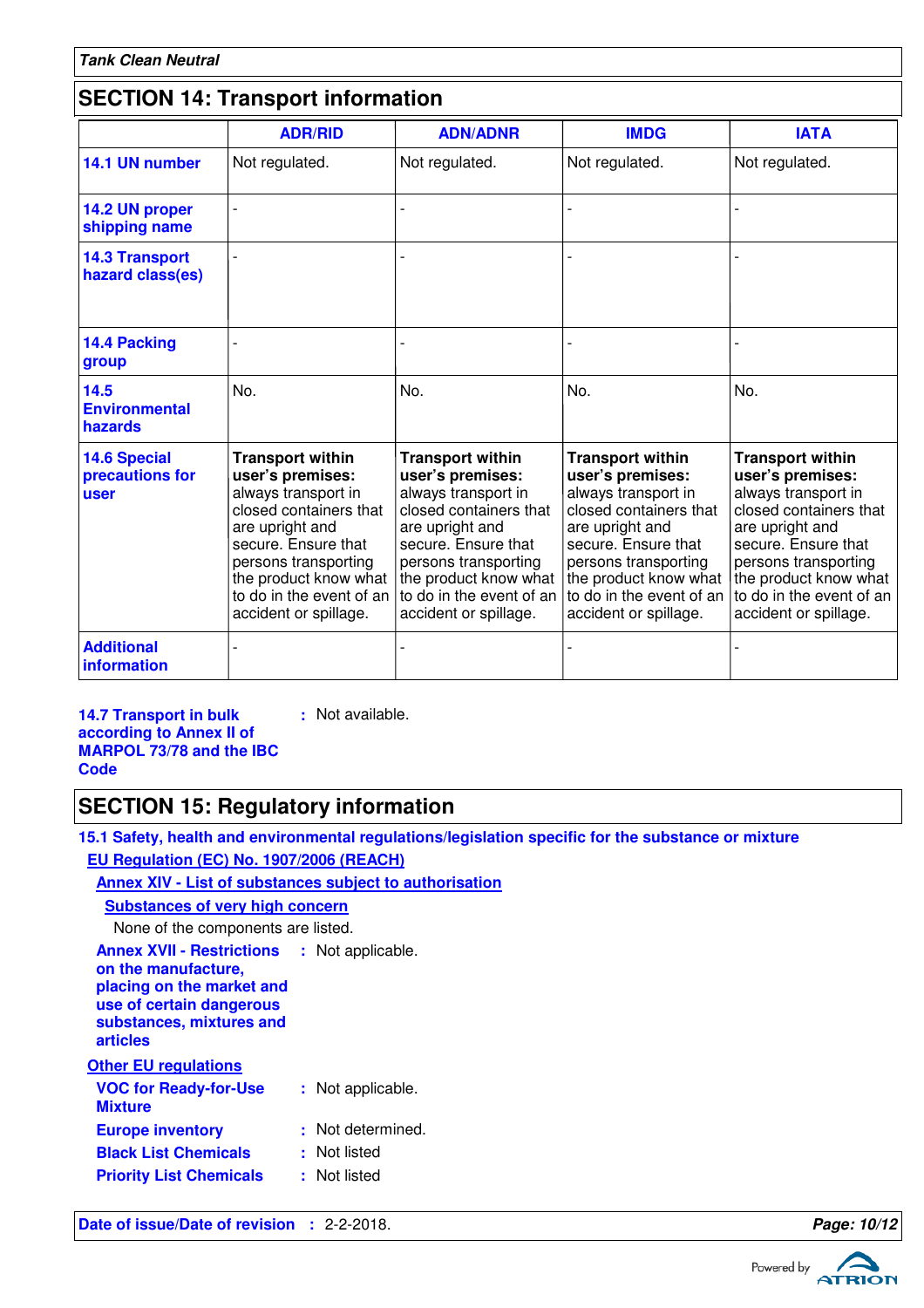| <b>SECTION 15: Regulatory information</b>                                          |                                                                                                                                                                                                                                                                                                     |  |  |
|------------------------------------------------------------------------------------|-----------------------------------------------------------------------------------------------------------------------------------------------------------------------------------------------------------------------------------------------------------------------------------------------------|--|--|
| <b>Integrated pollution</b><br>prevention and control<br>list (IPPC) - Air         | : Not listed                                                                                                                                                                                                                                                                                        |  |  |
| <b>Integrated pollution</b><br>prevention and control<br>list (IPPC) - Water       | : Not listed                                                                                                                                                                                                                                                                                        |  |  |
| <b>Industrial use</b>                                                              | : The information contained in this safety data sheet does not constitute the user's<br>own assessment of workplace risks, as required by other health and safety<br>legislation. The provisions of the national health and safety at work regulations apply<br>to the use of this product at work. |  |  |
| <b>International regulations</b>                                                   |                                                                                                                                                                                                                                                                                                     |  |  |
| <b>Chemical Weapons</b><br><b>Convention List Schedule I</b><br><b>Chemicals</b>   | : Not listed                                                                                                                                                                                                                                                                                        |  |  |
| <b>Chemical Weapons</b><br><b>Convention List Schedule II</b><br><b>Chemicals</b>  | : Not listed                                                                                                                                                                                                                                                                                        |  |  |
| <b>Chemical Weapons</b><br><b>Convention List Schedule III</b><br><b>Chemicals</b> | : Not listed                                                                                                                                                                                                                                                                                        |  |  |
| <b>15.2 Chemical Safety</b><br><b>Assessment</b>                                   | : Complete.                                                                                                                                                                                                                                                                                         |  |  |

# **SECTION 16: Other information**

**CEPE code :** 1

 $\nabla$  Indicates information that has changed from previously issued version.

| <b>Abbreviations and</b><br>acronyms | $\therefore$ ATE = Acute Toxicity Estimate<br>CLP = Classification, Labelling and Packaging Regulation [Regulation (EC) No.<br>1272/2008] |
|--------------------------------------|-------------------------------------------------------------------------------------------------------------------------------------------|
|                                      | DNEL = Derived No Effect Level                                                                                                            |
|                                      | EUH statement = CLP-specific Hazard statement                                                                                             |
|                                      | PNEC = Predicted No Effect Concentration                                                                                                  |
|                                      | $RRN = REACH$ Registration Number                                                                                                         |

### **Procedure used to derive the classification according to Regulation (EC) No. 1272/2008 [CLP/GHS]**

| <b>Classification</b> | <b>Justification</b>      |
|-----------------------|---------------------------|
| Skin Irrit. 2, H315   | I Calculation method      |
| Eye Irrit. 2, H319    | <b>Calculation method</b> |

| <b>Full text of abbreviated H</b><br><b>statements</b> | : H302<br>H312<br>H315<br>H319<br>H332 | Harmful if swallowed.<br>Harmful in contact with skin.<br>Causes skin irritation.<br>Causes serious eye irritation.<br>Harmful if inhaled. |                                                                                                                                                                                                                                     |             |
|--------------------------------------------------------|----------------------------------------|--------------------------------------------------------------------------------------------------------------------------------------------|-------------------------------------------------------------------------------------------------------------------------------------------------------------------------------------------------------------------------------------|-------------|
| <b>Full text of classifications</b><br>[CLP/GHS]       |                                        | : Acute Tox. 4, H302<br>Acute Tox. 4, H312<br>Acute Tox. 4, H332<br>Eye Irrit. 2, H319<br>Skin Irrit. 2, H315                              | <b>ACUTE TOXICITY: ORAL - Category 4</b><br><b>ACUTE TOXICITY: SKIN - Category 4</b><br><b>ACUTE TOXICITY: INHALATION - Category 4</b><br>SERIOUS EYE DAMAGE/ EYE IRRITATION - Category 2<br>SKIN CORROSION/IRRITATION - Category 2 |             |
| <b>Full text of abbreviated R</b><br>phrases           |                                        | R38- Irritating to skin.<br>R36/38- Irritating to eyes and skin.                                                                           | : R20/21/22- Harmful by inhalation, in contact with skin and if swallowed.                                                                                                                                                          |             |
| <b>Full text of classifications</b><br>[DSD/DPD]       | $\pm$ Xn - Harmful<br>Xi - Irritant    |                                                                                                                                            |                                                                                                                                                                                                                                     |             |
| Date of issue/Date of revision : 2-2-2018.             |                                        |                                                                                                                                            |                                                                                                                                                                                                                                     | Page: 11/12 |